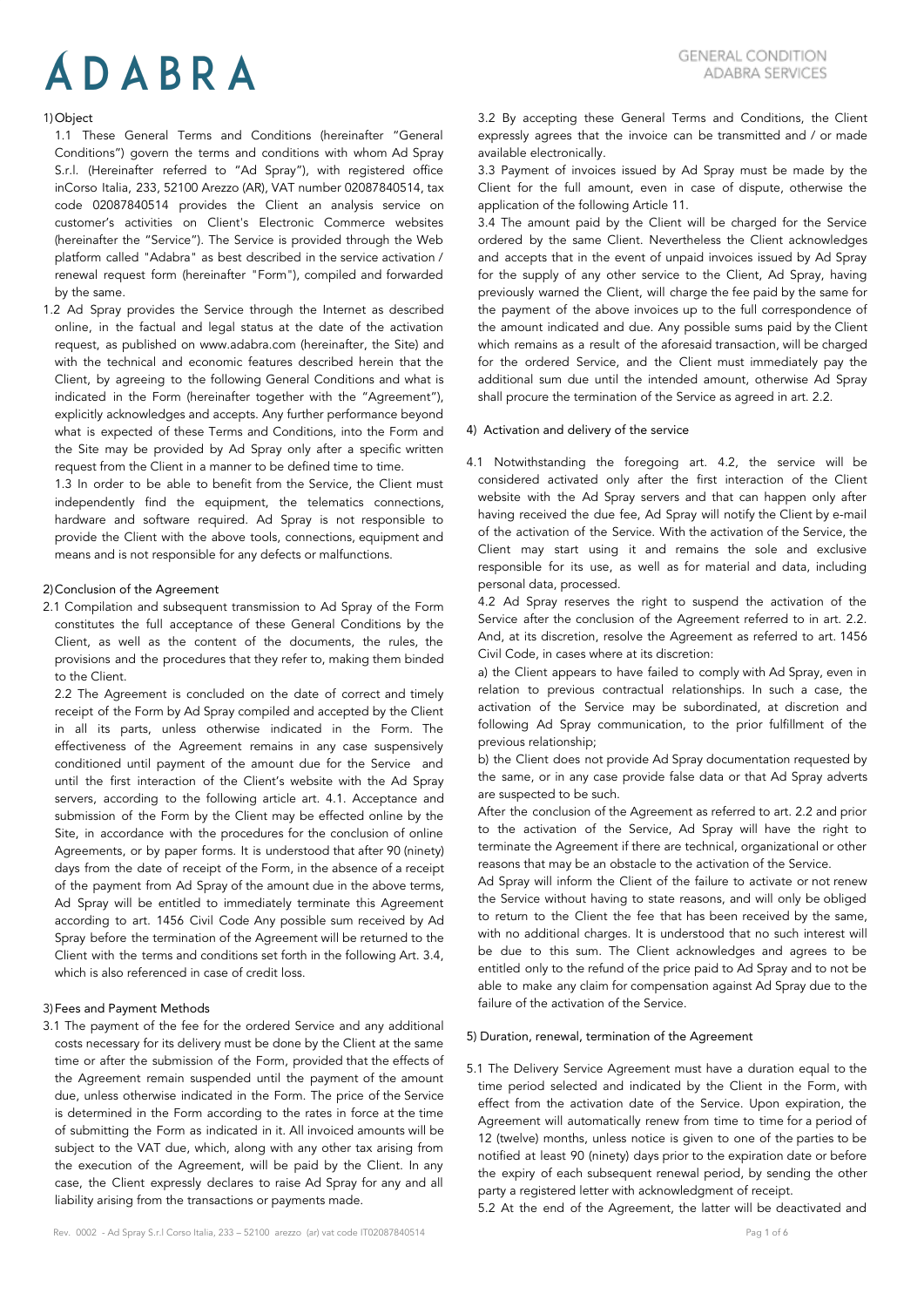the Agreement will cease to be effective. In case of renewal in accordance with art. 5.1 the amount of the fee due will be calculated on the basis of the tariffs and contractual terms in force at the time of renewal.

5.3 Upon termination of the contractual relationship, for any due cause, the Client and Ad Spray will be free from each other's obligations and the Service will be deactivated, except for the Client's right to access and retrieve his / her own data, including personal data whom is the owner in accordance with the provisions of art. 8, no later than 30 (thirty) days after the Service has been deactivated.

After 30 days from the termination of the contractual relationship, the Client's data, including the Personal Data it owns pursuant to art. 8, will be permanently deleted.

# 6) Client's Data

6.1 The Client grants that the data provided to Ad Spray for the performance of the Agreement is correct, up-to-date and truthful and allows him to identify his or her true identity. The Client undertakes to promptly communicate to Ad Spray any variation to the data indicated at the time of order and to provide at any time, if requested of Ad Spray, adequate proof of his / her identity, domicile or residence and, where appropriate, of its status of legal representative of the legal person requesting the Service.

6.2 The Client acknowledges and agrees that if, in the order and / or for the purposes of the completion of this Agreement, it has provided Ad Spray false data, the latter reserves the right to immediately suspend the Service and / or terminate the Agreement pursuant to art. 1456 Civil Code, holding the sums paid by the Client and reserving the right to claim compensation for the greatest damage; It is understood that the Client will not be able to advance to Ad Spray any claim for reimbursement, compensation and / or damages for the time it did not use the Service.

## 7) Client Obligations

7.1 The Client undertakes to use the Service in accordance with the terms of the Agreement and in accordance with the law. For example but not exhaustively, the Client undertakes to:

a) Do not cause, and do not contribute, in any way, to any computer attacks of any kind (including DOS attacks, viruses or other harmful components), acts to violate or attempt to violate the confidentiality of private messages, to harm the integrity of others' resources, to cause direct or indirect damage to anyone (for example but not exhaustively by pirate software, crack, key-generators, serial);

b) refrain from any violation of the computer systems and the security of Ad Spray networks or third parties;

c) Do not use the Service in any way to harm third parties;

d) Ensure that any material that it has entered into the Internet through the Service or other services offered by Ad Spray in its legitimate and complete availability is not against the law, does not infringe any copyright, trademark, patent or other third party or Ad Spray Rights protected by law or Agreement. Any copyrighted material may be placed on the network only if the Client has obtained the rights of use from the actual holder of the relevant copyright;

e) Do not allow or transfer to third parties the use of the Service, even partially, either free or by payment, or by reselling it to third parties without the express written permission of Ad Spray. In any case, do not use or make third parties use directly or indirectly, the Service against the Law;

f) Do not give offense, direct or indirect damages to anyone and / or anyway in order to violate or contradict, in any form and manner, the applicable legal provisions;

g) Treat as confidential any data or information received by Ad Spray

due to the provision of the Service;

h) Do not access network systems, third-party information that has not provided explicit permission, by scanning / probing techniques, vulnerability tests, security breach attempts, or authentication measures;

i) Do not use or make the Service use by any third party in any way that damages, in any way , to the image, name and trademarks owned by Ad Spray;

j) Do not make spamming or equivalent actions, including unsolicited commercial communications, in violation of applicable law, do not introduce or submit programs (viruses, Trojan horses etc.) that compromise the operation of the network;

k) Accept and observe the rules of good use of network resources contained in the "Netiquette" document published on the Naming Authority Italian website (http://www.nic.it/tutto-sul.it/netiquette), of which the Client declares to know and accept;

l) Do not use or make use any of the services provided by Ad Spray against third parties' law or rights or in the interests of offending direct or indirect damages to anyone (including, but not limited to, material treating pedophilia, pornography or racist or fanatical apologies).

m) Use or upload encryption software, used for the purposes of using the Service, in violation of applicable standards.

- 7.2 In the event of a breach of any of the above obligations, Ad Spray has the right to intervene in any form and manner which is appropriate to eliminate, where possible, the breach and its effects and to immediately suspend and without notice the Service, and also reserves the right to terminate the Agreement under the following Art. 11. Ad Spray will retain the sums paid by the Client for remuneration, except in the event of compensation for the greater damage. The Client acknowledges and accepts that nothing will be required by Ad Spray for reimbursement, indemnification or compensation for the measures that it may have deemed appropriate to take. In any case, the Client assumes all responsibility for the above breaches at any time and undertakes to detain and hold Ad Spray free from any injurious consequence.
- 7.3 The Client must report to Ad Spray promptly, and in any case not later than 48 (forty-eight) hours, any irregularities or malfunctions in the Service. Any damage caused to the Client by failure to report such irregularities or malfunctions of the Service will be considered Client's responsibility and will not be charged to Ad Spray.

#### 8) Protection of personal data

8.1 Except where the Client declares in the Form to act as responsible for the processing of Personal Data on behalf of a third party as identified in the Form ("Third Party Holder"), Ad Spray and the Client acknowledge that the holder of the Treatment of personal data, as defined by art. 4, comma 1, lett. B) of the european regulation 679/2016 ("GDPR"), processed for and for the purposes of this Agreement ("Data Personal") and remains the Client because, in defining the ways in which the Client intends to use the Service, defines the use of such data to be determined, determining its purpose and treatment.

Therefore, it is understood that, for the purposes of this Agreement, Ad Spray will act as the controller for the processing of Personal Data pursuant to the appointment referred to in Annex 1, by processing exclusively for the purpose of providing the Service and according to the instructions provided by the Client. Client agrees to the processing and use by Ad Spray of purely statistical information, on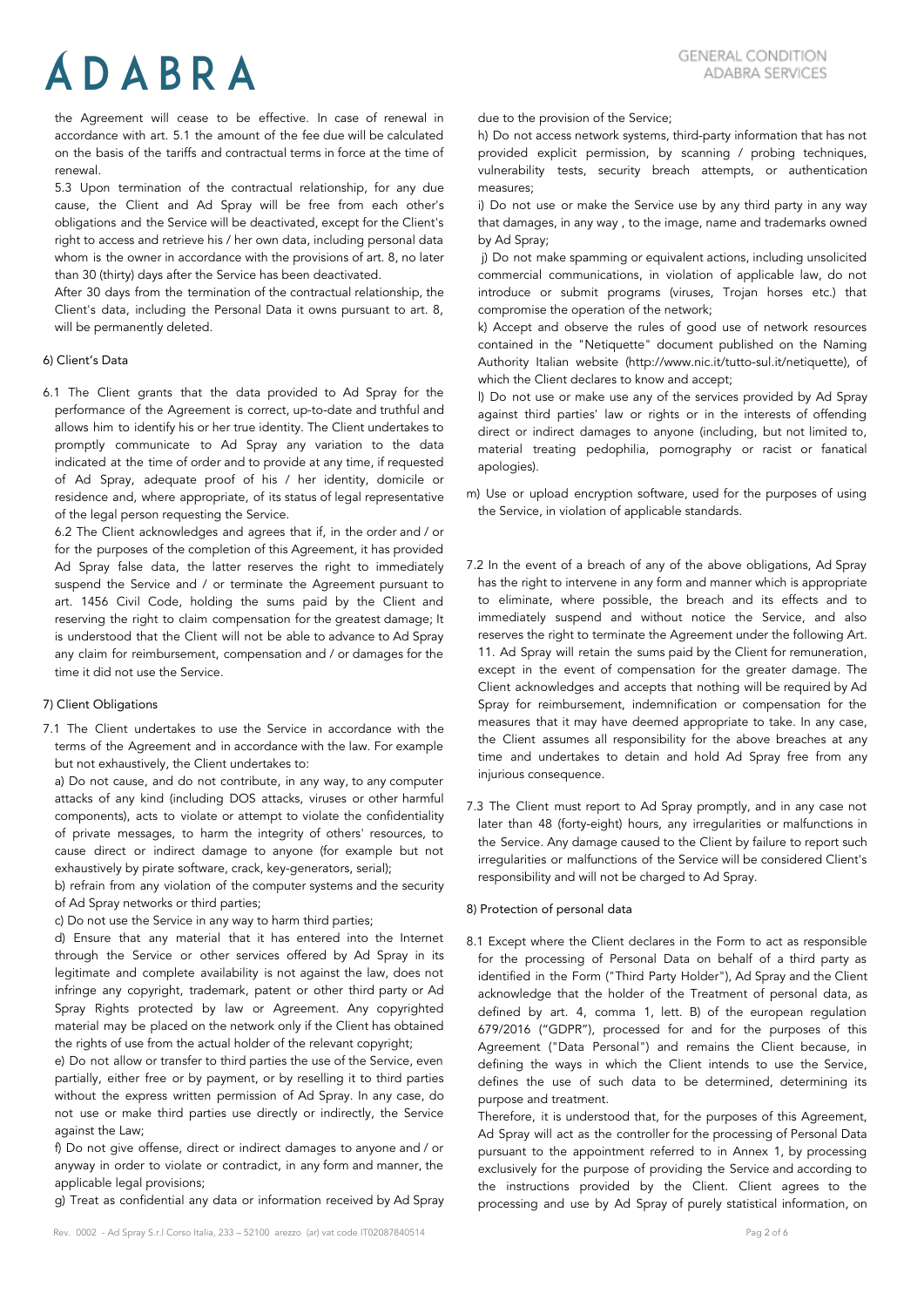aggregate basis and prior to anonymization, collected in connection with the use of the Service.

- 8.2 With respect to the processing of Personal Data for the purposes of the use of the Service, the Client declares and grants that the processing will be carried out in full compliance with the current rules, including the GDPR and the provisions of the Personal Data Protection Guarantor, and to comply with all the obligations therein, including, for example but not exhaustively:
- a) inform interested persons of which the Personal Data refers or are related to ("Interested"), what the users of the Client's web site can be in relation to which the Service is offered, about the manner and purpose of collecting and using their Personal Data in the Service context as well as any other aspect of art. 13 GDPR. Such information will be provided by the Client in the forms and manner of law, including the insertion in the privacy policy of the Client's website, in relation to which the Service is provided, of clear information about the Service covered by the Service, as well as to list Ad Spray among its treatment managers for the activities of the Service. In the informative document, the Client must provide to the Interested also information regarding: i) on the logics used for profiling mentioning the description indicated in the technical manual given to the Customer; as well as (ii) on data retention times, which are 12 months for profiling and 24 for marketing, except for longer terms that the Customer may indicate on the basis of an impact assessment pursuant to art. 35 GDPR or in the case of a provision of the Authority for the Protection of Personal Data that establishes and authorizes longer terms for the specific sector of activity in which the Customer operates;
- b) obtain from each Interested the estimated, free and valid consent to the processing of Personal Data for the purposes of profiling and marketing connected to the use of the Service in the ways and forms required by the current legislation;
- c) to respect, as sole and unique data controller in relation to Personal Data collected through cookies and similar similar technologies (including the use of unique markers), the obligations of disclosure and consent required by current legislation, in the manner of to the general provision of the Guarantor for the protection of personal data relating to cookies (OJ No. 126 of 3 June 2014) and to the Guidelines of the Guarantor for the protection of personal data on the processing of personal data for online profiling (GU No. 103 of 6 May 2015) and subsequent amendments and additions, as well as the obligations set forth in the following art. 8.6;
- d) keep the register of the data processing activities of the data owner pursuant to art. 30 GDPR;
- e) take appropriate security measures;
- f) check whether the conditions are met for having to carry out the impact assessment, pursuant to art. 35 GDPR, presenting the processing carried out by the Customer a high risk for the rights and freedoms of the interested parties.
- g) notify IT incidents in the cases and with the forms referred to in Articles 33-34 GDPR; Delete user data in the terms indicated in letter a) point (ii);
- h) use the Service with reference to the particular categories of personal data pursuant to art. 9, GDPR within the limits and with the methods provided for by the law on the protection of personal data.
- 8.3 The Client remains fully responsible for any damage caused to the Interested Persons by the use of the Service to the extent that the

damage resulting from the use of the Service is not a direct consequence of Ad Spray's failure to fulfill its obligations under this Agreement. The Client undertakes to maintain unharmed Ad Spray (i) from any claim for damages and / or claims promoted by an Interested in respect of the damages suffered and / or suffered because of an action or omission by Ad Spray, To the extent where such action or omission is a direct consequence of the instructions given by the Client, and (ii) any claim, damages, punishment or sanction of any competent authority, as well as any costs and expenses caused and / or resulting from the breach by the Client of the obligations and the guarantees referred to in this art. 8.

- 8.4 Notwithstanding the foregoing art. 8.3, in case of violation of the obligations of the Client (or of the third party, owner of the data processing, where applicable) referred to the art. 8.2, Ad Spray can terminate the Agreement under the terms and for the effects of Art. 1456 Civil Code, and request compensation for all damages incurred also as a result of claims made by third parties.
- 8.5 With respect to the processing of Personal Data in the context of the Service, Ad Spray declares and grants to process Personal Data only for the purpose of providing the Service at Client's request and not to process Personal Data collected by the Service for its own purposes or third parties. Ad Spray agrees not to match Personal Data collected by the Service with any other information that is owned or obtained from other sources.
- 8.6 For the purpose of running of the Service, Ad Spray provides the Client similar cookies and technologies (including fingerprinting) to collect, analyze, and process Personal Data of Interested People who visit the Client's Website and / or register ("Customer Users"); such cookies and similar technologies do not allow the Client and Ad Spray to collect Personal Customer Information on other websites than the Client's Website for which they were created.

For the purpose of respecting the applicable cookie and technology standards by the Client, Ad Spray also undertakes to create and make available, through a link that will be provided to the Client, a suitable tool to handle the activation and deactivation requests of cookies and to deny the use of similar technologies related to the Website required by Customer Users.The Customer undertakes to inform the Interested about the use of cookies c.d. "profiling" and other similar technologies and to insert in the informative/privacy policy or cookie policy the link created by Ad Spray. Ad Spray is not liable for any omissions by the Client in giving the interested parties the necessary information on the use of cookies for "profiling and / or publishing the link to their cookie policy and the tools that it has set up to activate and disable cookies and for deny consent to the use of similar technologies. The Client, therefore, will indemnify and lift from responsibilities Ad Spray from any claim, damage, provision or sanction of any competent authority, as well as any cost and expense caused and / or resulting from the violation by the Client of the obligations imposed on it pursuant to of the present art. 8.6.

- 8.7 Ad Spray undertakes to accept the agreement relating to the appointment as data controller, pursuant to and for the purposes of art. 28 GDPR, and to follow the instructions given by the Client.
- 8.8 It is understood that Ad Spray will not be held liable for any failure to comply with the instructions given by the Client, and it can't constitute a valid reason for termination of the Agreement, where the instructions are manifestly unlawful and Ad Spray informs the Client in the following ways envisaged, their opposition to enforcing such instructions.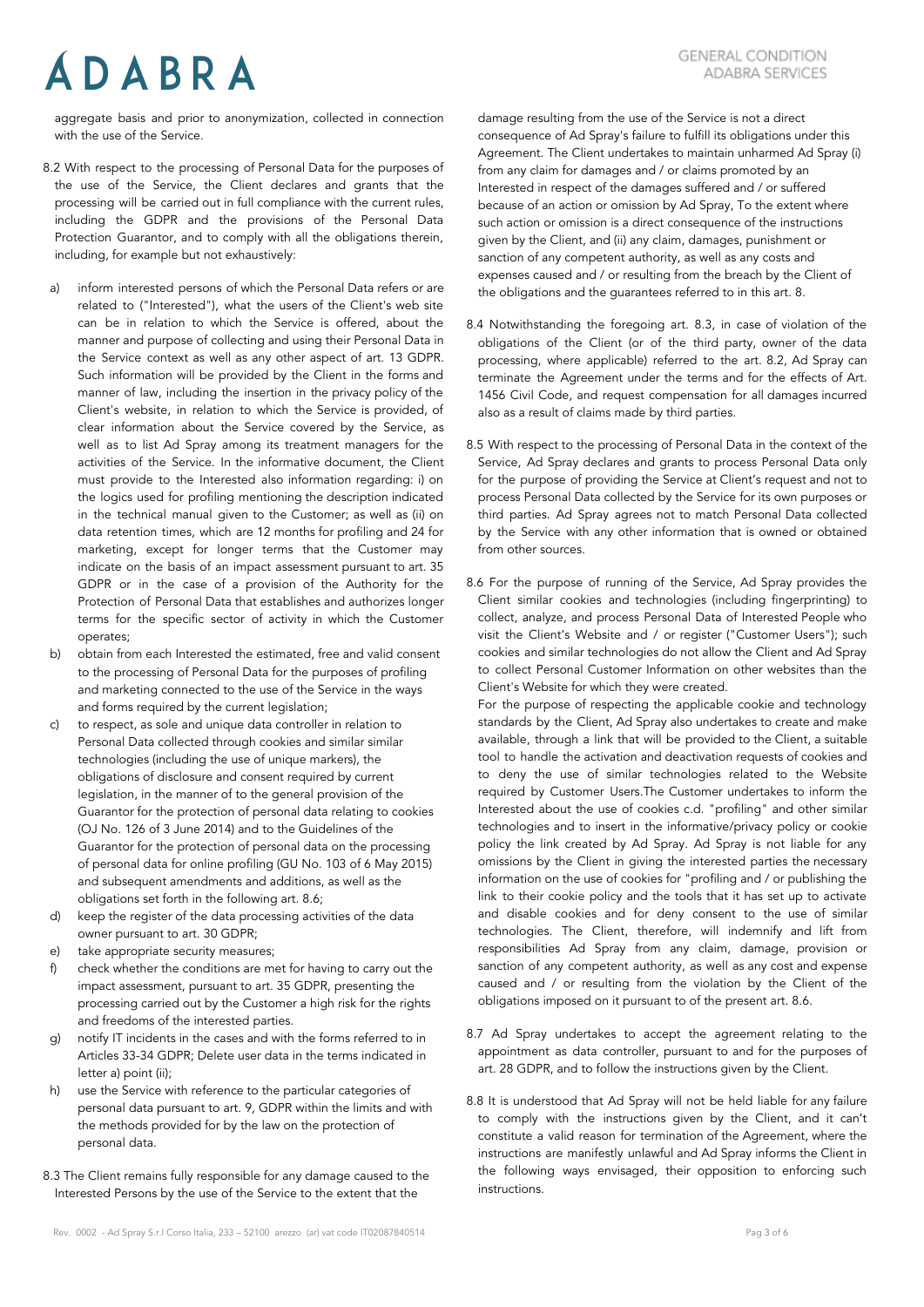8.9 If, at the moment of the signature of this Agreement, the Client has declared in the Form to act as the Person responsible for the processing of Personal Data on behalf of the Third Data Holder, the Client guarantees and provides adequate evidence that it has received express mandate to act on and behalf of the Third Holder of the Treatment Subject so that the Client may appoint, in the name and on behalf of the Third Holder of the Treatment, Ad Spray as responsible for the processing under this Agreement.

The Client assumes all responsibility for any erroneous or false statement regarding the ownership of Personal Data and undertakes to hold and maintain harmless Ad Spray from any prejudicial consequence that may result from them.

#### 9) Prohibition of transfer

The Client may not dispose of or transfer to third parties any order and / or Agreement with Ad Spray, wholly or partly, without the prior written permission of Ad Spray, in the absence of which it may terminate the Agreement for the purposes and for the effects of Art.  $1456$  c c.

#### 10) Ad Spray Liability Limitations

10.1 Ad Spray disclaims any responsibility to its Client or third parties for delays, malfunctions, suspensions and / or interruptions in the delivery of the Service caused by:

a) fortuitous events, catastrophic events and force majeure;

- b) malfunction or non-conformity of the connection devices provided by or on behalf of the Client;
- c) tampering on the services or equipment performed by the Client or by third parties unauthorized by Ad Spray;
- d) incorrect use or use that does not conform to these Terms and Conditions of the Service by the Client;

e) execution of routine and / or extraordinary maintenance work or modifications or maintenance which are not programmable and / or predictable and technically indispensable;

f) failures and malfunctions of machines and software, whether they are owned by Ad Spray or by its suppliers, or in the event of an activity and / or inertia of the latter;

g) justified reasons of security and / or guarantee of confidentiality;

h) in the case of a malfunction that is hazardous to the network and / or the persons.

The Client acknowledges and agrees that, in all the cases listed above, and in any event where a suspension or interruption of the Service occurs, even if not dependent on Ad Spray-related facts, the latter will in no way responsible for the Client or anyone for lack of availability of the Service, while not guaranteeing the continuity of the service, the integrity of the data stored or sent through the Ad Spray system and / or through the Internet. The Client therefore acknowledges and accepts that it will not be able to file any claim for damages, redemption or compensation against Ad Spray for verified suspension or interruption of the Service and Ad Spray is raised from any liability in this regard.

- 10.2 It is understood that no liability can be charged to Ad Spray if the Service provided, with the exact features required by the Client, is conditioned by the fact that the third party (for example but not exclusively supplier of Ad Spray) and / or timing of the relative activation procedures. In this respect, the Client acknowledges and accepts that technical breaks in services due to machine and software malfunctions and malfunctions remain, whether they are the property of Ad Spray or its suppliers.
- 10.3 Ad Spray declares from time to time that it does not carry out any control, mediation and surveillance of the content placed by the Client in the network. For this reason, without any prior checking, and without charging Ad Spray, there is no obligation to provide for the deletion of content considered offensive, controversial or for any

reason unlawful, while reserving this right.

- 10.4 With respect to the terms of the Service delivery, the Client acknowledges and agrees that Ad Spray does not warrant that the Service fits perfectly for particular purposes and that performance is a means of non-profit (by way of example but not exhaustive: Ad Spray does not guarantee increased profits and / or sales, etc.). In addition, for the specific network structure, where many entities are involved, no guarantee can be given on the continued usability of the Service. In this case, the Client agrees that Ad Spray is not liable for any loss or damage of any kind resulting from data loss, failure to access the network, to transmit or receive information, caused by canceled transmission delays or interruption of the Service .
- 10.5 For this reason, the Client hereby declares that nothing shall be required as a refund and / or damages against Ad Spray in the event that the failure to use the Service is attributable to the above circumstances.

#### 11) Expressive termination clause and termination of the Agreement

This Agreement is hereby terminated by authorizing Ad Spray to discontinue the provision of the Service without prior notice if the Client:

a) sells all or part of the Agreement to third parties without the prior written consent of Ad Spray;

b) has previously been or is in default of any title with respect to Ad Spray, also for services other than that covered by this Agreement;

c) does not pay the agreed fee;

d) act or act as Ad Spray agent;

e) use the services in a different way than those communicated to Ad Spray;

f) violates the provisions of art. 8.2 and 8.3.

In the above-mentioned hypotheses, the resolution is legally enforced by a one-sided Ad Spray declaration, to be executed by registered letter a.r. to be sent to the Client, as a result of which the same will be entitled to interrupt the supply of the Service without prior notice. In such cases, the Client acknowledges and accepts that the sums paid by the same will be withheld by Ad Spray as a criminal offense, except in the event of compensation for the greater damage, without the same being able to make any claim for reimbursement, compensation and / or damages for the period when you did not use the Service. It is understood that the resolution of the right mentioned above works without prejudice to the others

Hypotheses of resolution provided for by law and actions for compensation of any damage suffered and / or suffers.

### 12) Withdrawal

12.1 Ad Spray reserves the right to terminate the Agreement at any time in its sole discretion, giving written notice to the Client, with a notice of at least 15 (fifteen) days, by registered letter, subject to events caused by force majeure higher, by virtue of which Ad Spray reserves the right to terminate this Agreement with immediate effect. After the above term, Ad Spray will provide the Client with data for a period of 30 days to enable them to recover them. That's how term, Ad Spray may at any time disable, disable, obscure, and in any case render the Site and / or the emails associated with it inaccessible. As a result of the withdrawal, Ad Spray will be required to return to the Client exclusively the rate of Service for the period in which it has not been used, deducted the costs incurred and borne by Ad Spray for performance already performed. All other redemption or compensation or compensation or liability of Ad Spray is explicitly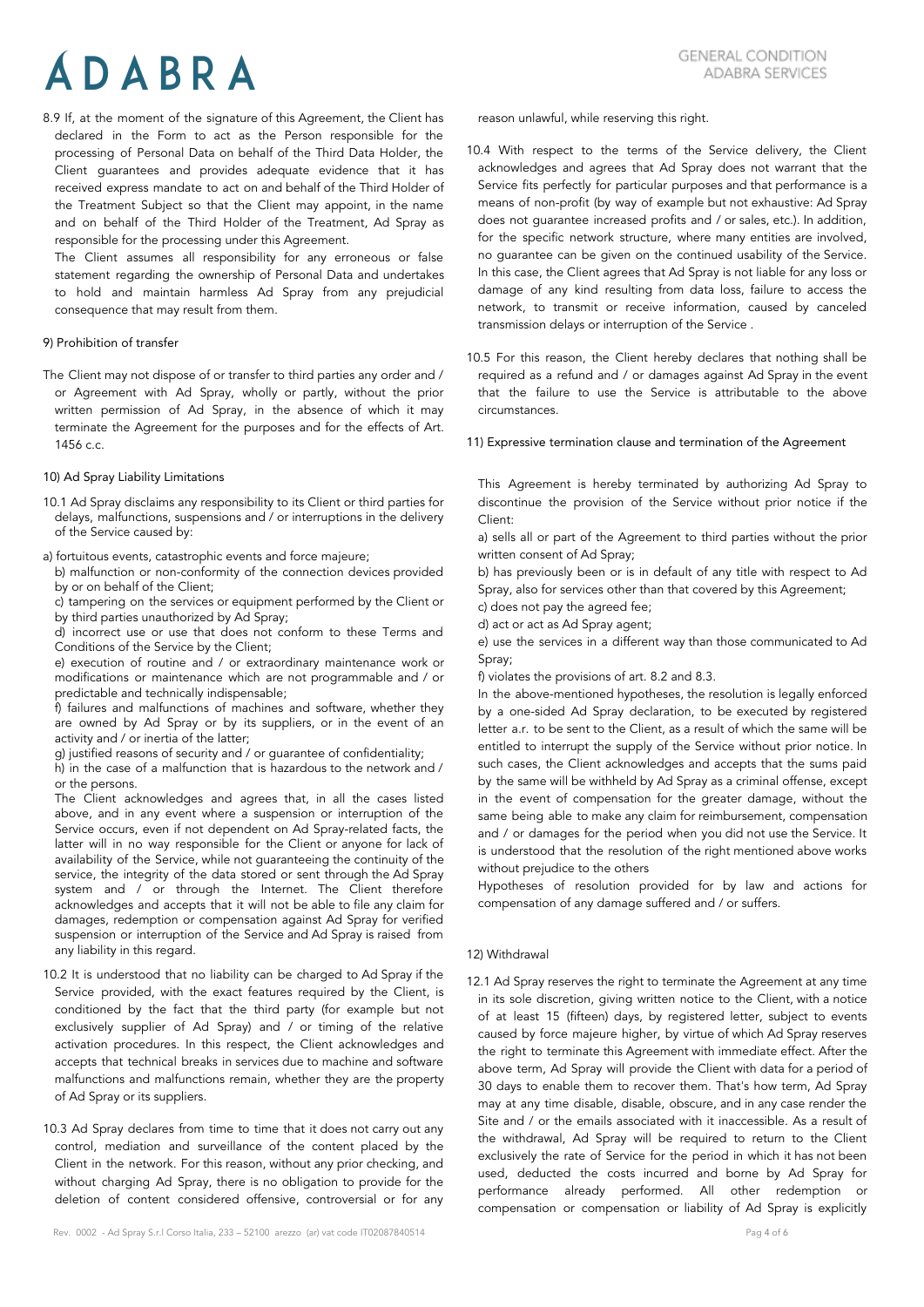excluded for the exercise of the right to withdrawal and / or non-use by the Client of the Service during the remaining period.

The Client has no right to withdraw from the Agreement in advance.

# 13) Exclusive Property Rights

- 13.1 The Service will be used by the Client in respect of the intellectual and / or industrial property rights of Ad Spray and / or third parties. Ad Spray and exclusive owner and has the Software, the relevant documentation and any other information provided to Client in execution of the Agreement. The Client, therefore, is not authorized to reproduce, process, publish, disseminate and assign to third parties by any means the above mentioned material, except within the limits of what is necessary to avail of the Service purchased.
- 13.2 All material coming from Ad Spray must be treated as confidential with the express prohibition of publishing, transmitting or distributing it to third parties in any form whatsoever. Such material may be used, manipulated, printed and stored solely in the Client's memory for its sole benefit.
- 13.3 The Client authorizes Ad Spray to use its trademarks, logos and promotional materials for house history or proof of the quality of their work for the duration of the Agreement and for 10 years after its termination any means of communication that will be made available.
- 13.4 Ad Spray in order to implement and make contracted web solutions work, the Platform will not be allowed to be used outside of its servers. The Client agrees to use these technologies until the natural termination of the contractual relationship at which they cannot claim anything from Ad Spray. Ad Spray will provide the data set managed through the Platform in csv format.
- 13.5 The Parties acknowledge that the Client's proprietary data entered by the Client in the Platform will remain the property of the Client. The Client grants to Ad Spray a non-exclusive, perpetual, irrevocable license, valid worldwide and free of charge, to use the data entered by the Client for any study, marketing, and analysis activities, provided that the above data are provided in advance anonymous and unassigned in any way to any person's personal data.
- 13.6 If Ad Spray licenses a Software to the Client to use the Service (hereinafter referred to as "Software"), the license will be effective only and exclusively for the duration of the Agreement. Upon completion, Client will be required to uninstall the Software and to delete any copies of the Software. It is forbidden to Client to disassemble, decompile, decode, translate or otherwise modify or tamper with the operation of the above mentioned software, except as expressly provided by the statutory rules of law. In case of violation of this art. 13.6, the Client will be required to pay Ad Spray as a penalty, amounting to Euro 20,000 (twenty thousand) for each day the said violation has been verified or for each day that the Software, due to the change made by the Client, has operated altered to the original version.
- 14) Changes in services and changes to the terms of the offer
- 14.1 The Client acknowledges and accepts that the Service covered by this Agreement and characterized by ever-evolving technology, for these reasons, Ad Spray reserves the right to modify the technical characteristics of the Service and to vary the terms of the offer at any time and without notice. With respect to Client support and support services, the Client acknowledges that the technical, maintenance and / or modification activities will be counted at the price indicated in the Form (VAT excluded) at hourly rate or fraction thereof with monthly invoicing unless otherwise stated in Form itself.
- 14.2 If Ad Spray modifies these Terms and Conditions, such changes will be communicated to the Client by e-mail or publication on the Site.

# 15) Competent Court

For any and any dispute relating to the interpretation, execution and termination of this Agreement shall be the sole responsibility of the Forum of Arezzo.

#### 16) Final Provisions and Communications

- 16.1 This Agreement supersedes any other prior agreement between Ad Spray and the Client having the same object and constitutes the full manifestation of the agreements concluded between the Parties on this subject.
- 16.2 The relationships between Ad Spray and Client established by these General Terms and Conditions cannot be understood as mandate, company, representation, collaboration or association, or similar or equivalent contracts.
- 16.3 All communications to the Client regarding this contractual relationship can be made by Ad Spray by hand, by e-mail, by registered letter AR, by ordinary mail or by fax to the addresses communicated by the Client and, as a result, the same ones will be considered by these known ones. Any variations of the Client's addresses that are not notified to Ad Spray will not be eligible for it.
- 16.4 Any ineffectiveness and / or invalidity, in whole or in part, of one or more of the Articles of the Agreement shall not invalidate the other articles which shall be deemed valid and effective;
- 16.5 Under no circumstances may Client default and / or behavior deviate from these Terms and Conditions may be considered as exceptions to the same or tacit acceptance of non-fulfillment, even if not challenged by Ad Spray. Ad Spray's inertia in exercising or claiming any rights or clauses in the Agreement does not constitute waiver of such rights or clauses.
- 16.6 Except as expressly provided in these General Terms and Conditions, please refer to the law in force at the time of the conclusion of the Agreement, as far as this is compatible

## Restrictive clauses

For the purposes and for the effects of art. 1341 and 1342 c.c., the Client declares that it has read and expressly approved and expressly and specifically approves the following clauses: 2.2) Conclusion of the Agreement; 4.2) Activation and delivery of the Service; 5.1) and 5.2) Duration, renewal, termination; 10.1) and 10.4) Ad Spray Responsibility Limitations; 12) Withdrawal; 14) Changes in services and changes in the terms of the offer; 15) Competent Court.

## Information by art. 13 GDPR to be given to the Interested

The European Regulation 679/2016 (GDPR) provides for the protection of persons and other subjects with respect to the processing of personal data. Interested, according to the definition of art. 4, lett. 1) GDPR means only "the identified or identifiable natural persons to whom the Personal Data refers"; the data controller is Ad Spray S.r.l. with headquarters in Corso Italia, 233 - 52100 Arezzo (Ar) VAT number 02087840514; e-mail [PRIVACY@adspray.it](mailto:PRIVACY@adspray.it) The Data Controller has appointed its own Data Protection Officer, which is also the contact point for data subjects, which can be reached by post at the registered office of the Data Controller or at the e-mail address [DPO@adspray.it.](mailto:DPO@adspray.it) The processing of personal data held by Ad Spray will take place in accordance with the principles of lawfulness, correctness and transparency. Personal data will be collected by Ad Spray for specific, explicit and legitimate purposes (purpose limitation) and will be adequate, relevant and limited to the purposes for which they are processed (data minimization). They will always be up to date and accurate and kept for a period of time not exceeding what is necessary for the purpose of executing the Contract, without prejudice to the fulfillment of legal and tax obligations that establish longer retention periods (limitation of conservation). After that they